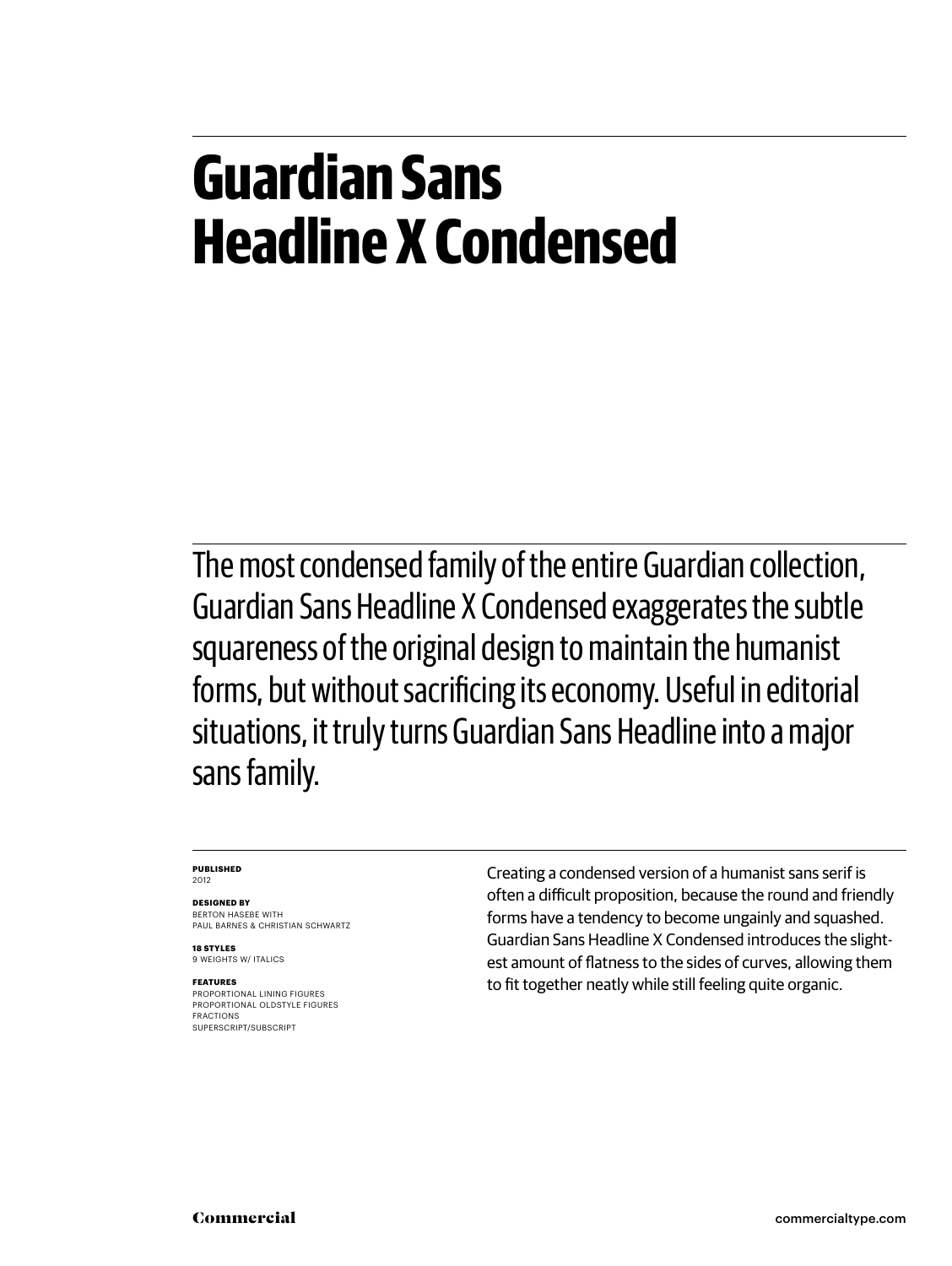Guardian Sans Headline X Condensed Hairline *Guardian Sans Headline X Condensed Hairline Italic* Guardian Sans Headline X Condensed Thin *Guardian Sans Headline X Condensed Thin Italic* Guardian Sans Headline X Condensed Light *Guardian Sans Headline X Condensed Light Italic* Guardian Sans Headline X Condensed Regular *Guardian Sans Headline X Condensed Regular Italic* Guardian Sans Headline X Condensed Medium *Guardian Sans Headline X Condensed Medium Italic* **Guardian Sans Headline X Condensed Semibold** *Guardian Sans Headline X Condensed Semibold Italic* **Guardian Sans Headline X Condensed Bold** *Guardian Sans Headline X Condensed Bold Italic* Guardian Sans Headline X Condensed Black *Guardian Sans Headline X Condensed Black Italic* Guardian Sans Headline X Condensed Ultra *Guardian Sans Headline X Condensed Ultra Italic*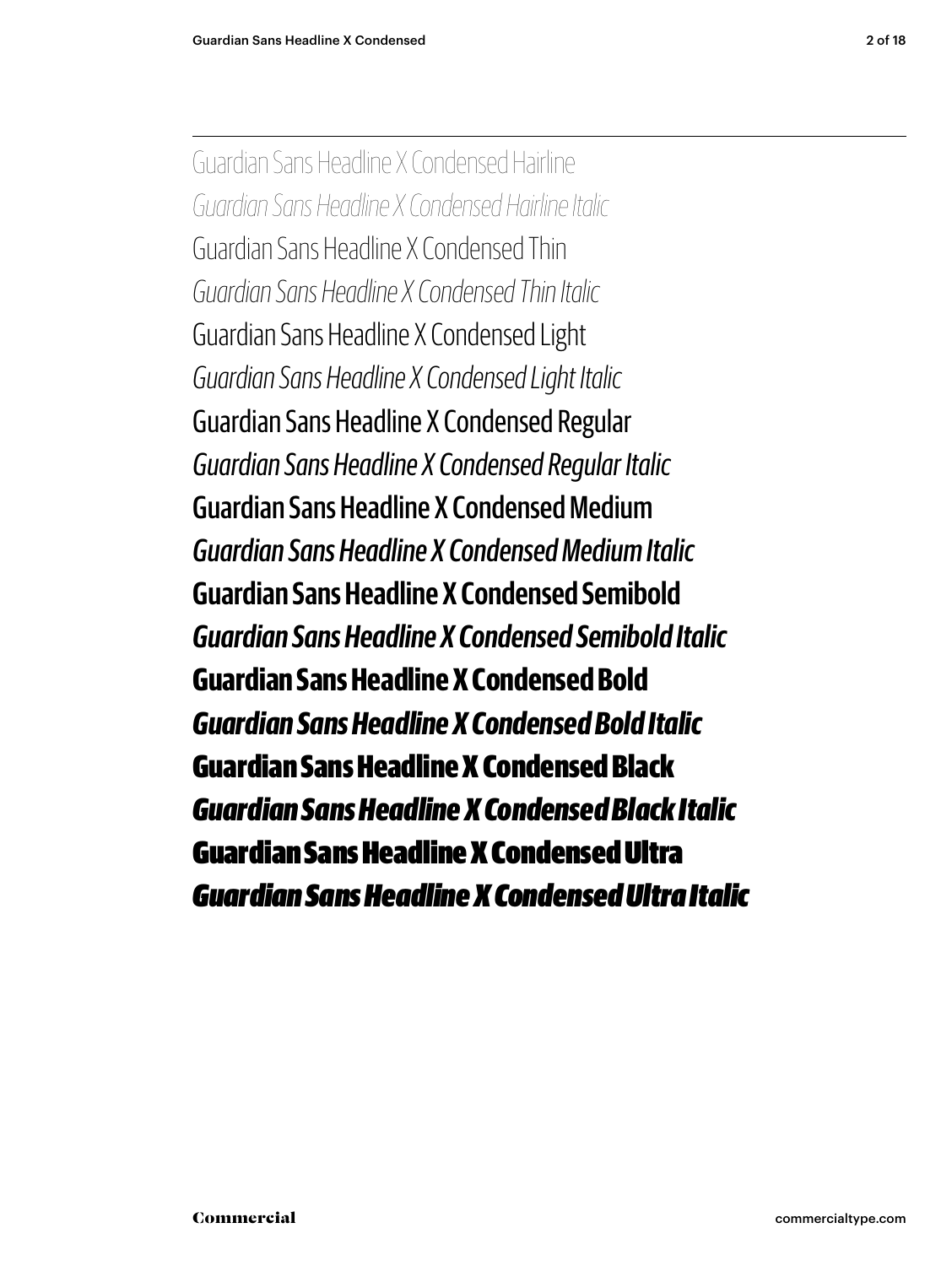## NKIFRKFGA  $2-1$ || $m$ || $S$

sans Headline x condensed HAIRLINE, 70 pt

## *Alexander Trocchi Sosthenes of Macedon*

sans Headline x condensed HAIRLINE Italic, 70 pt

## $T$ CONOFFIC Artturi Ilmari Virtanen

sans Headline x condensed THIN, 70 pt

## *Neue Sachlichkeit Portsmouth to Oxford*

sans Headline x condensed THIN italic, 70 pt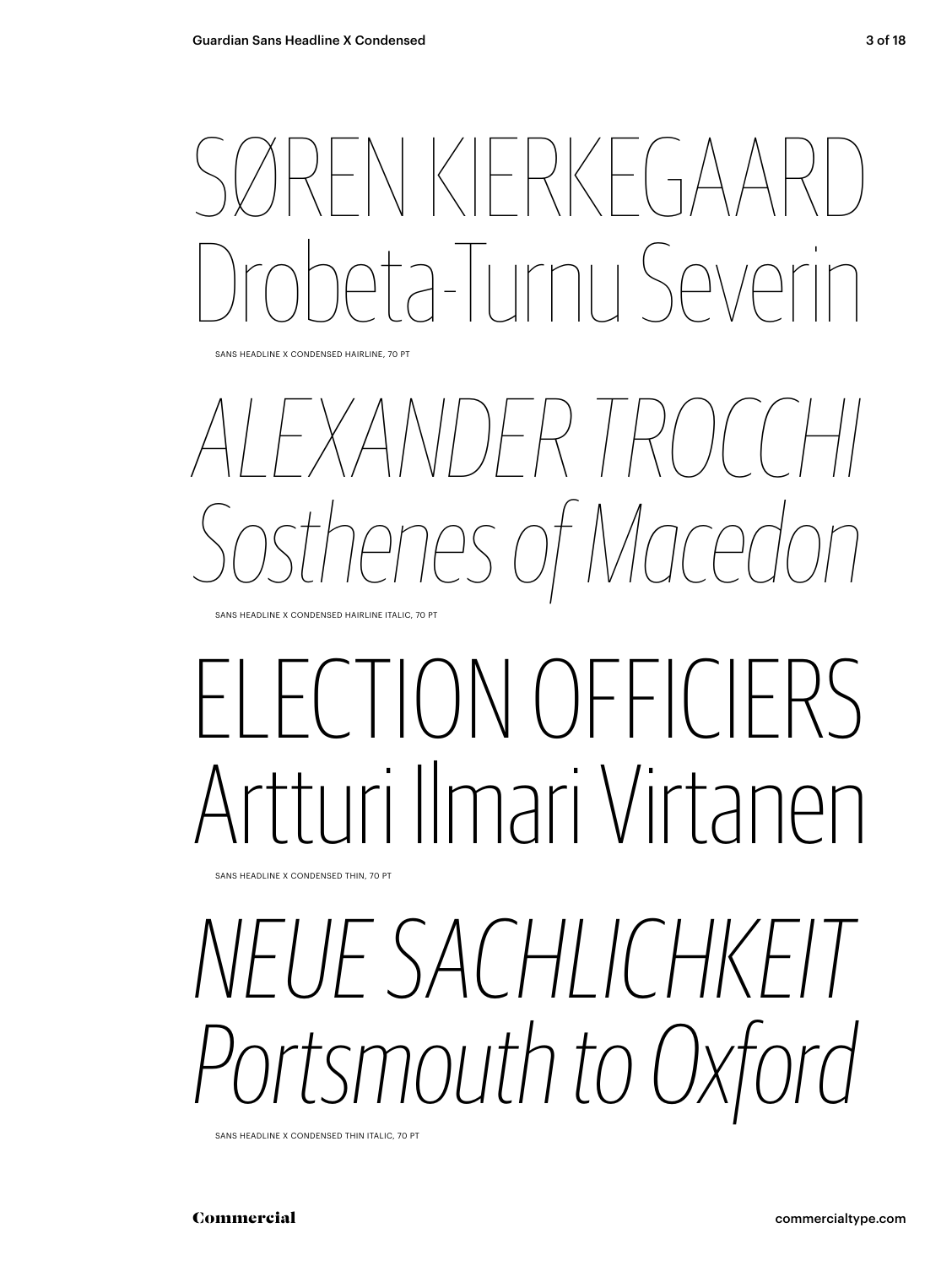## reharmonization Highbury & Islington sans Headline x condensed LIGHT, 70 pt *Suður-Múlasýsla*

*Metropolitan Railway* SANS HEADLINE X CONDENSED LIGHT ITALIC. 70 PT

# ferromagnetism Bouches-du-Rhône

sans Headline x condensed REGULAr, 70 pt

# *Jean-Luc Godard Sir Donald Bradman*

sans Headline x condensed REGULAR italic, 70 pt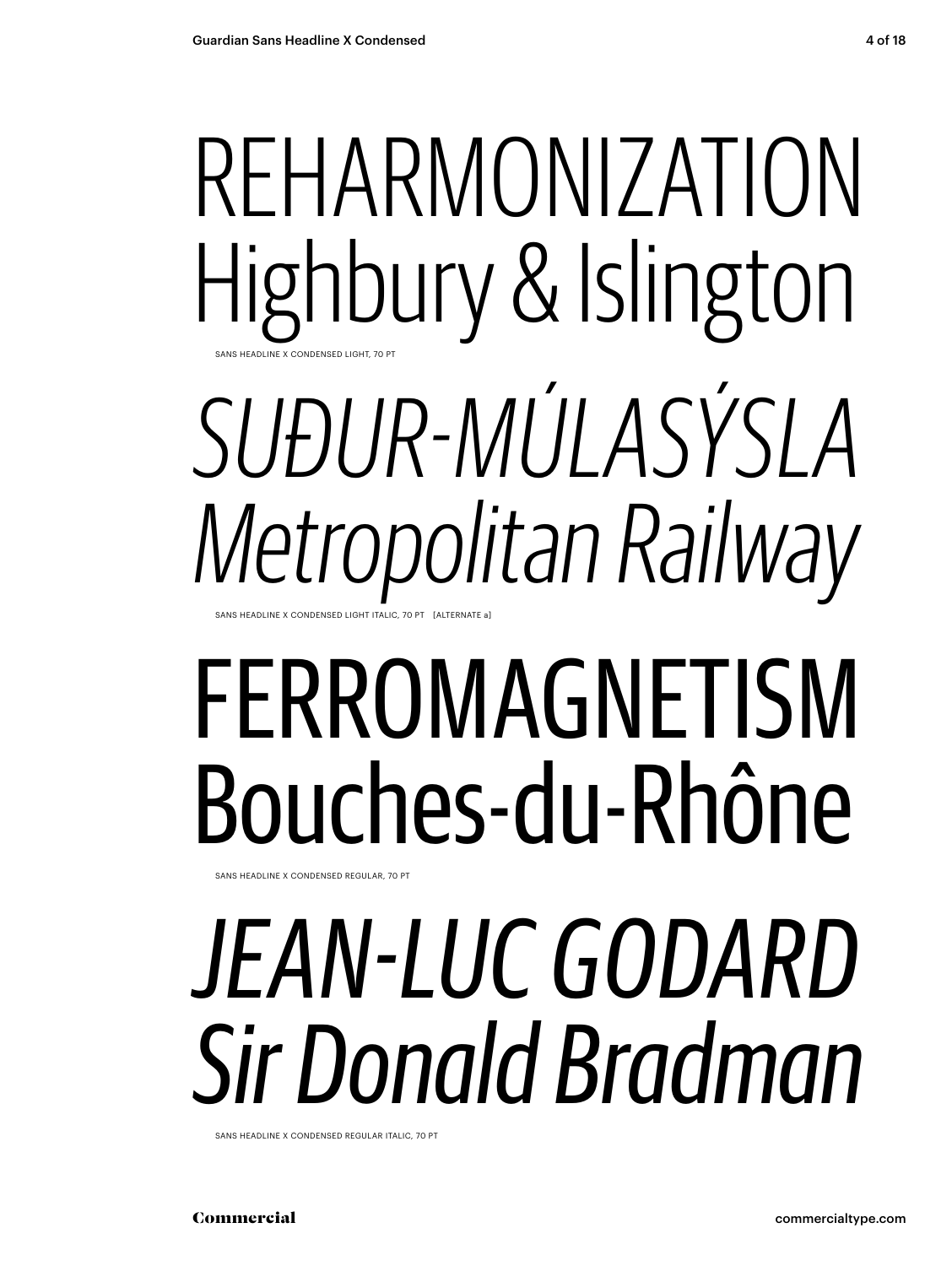# featherweights Jean-Louis Comolli

sans Headline x condensed MEDIUM, 70 pt

# *Williamsburger Nordheim am Main*

sans Headline x condensed MEDIUM Italic, 70 pt

# **Ichikikushikino Local Government**

sans Headline x condensed SEMIBOLD, 70 pt

# *Roşiorii de Vede Ertuğrul Melikoğlu*

SANS HEADLINE X CONDENSED SEMIBOLD ITALIC, 70 PT [ALTERNATE a l]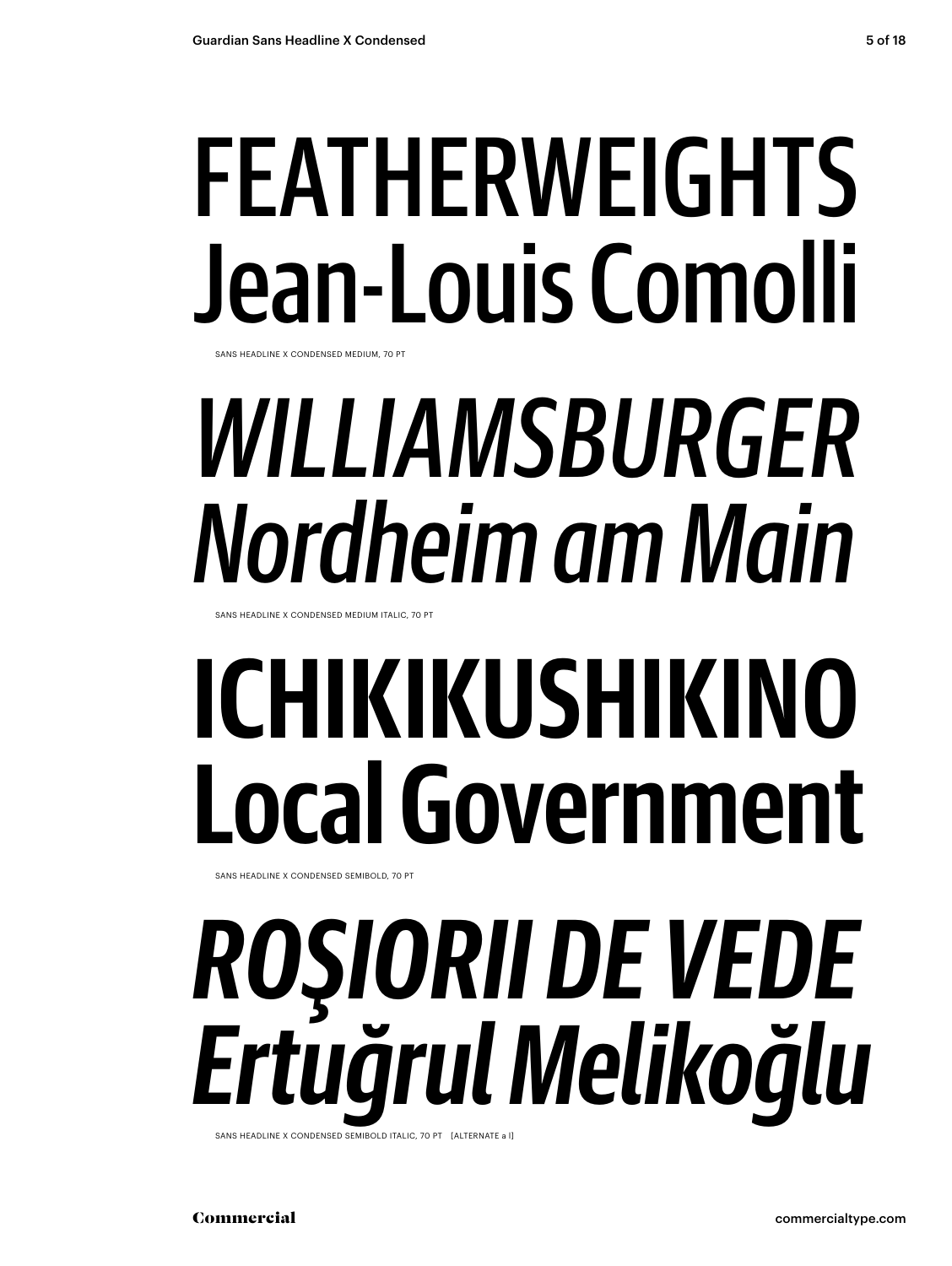## SAXONY-ANHA **Neuropsychiatric** sans Headline x condensed BOLD, 70 pt

# *Önkormányzat Andrei Tarkovsky*

sans Headline x condensed BOLD Italic, 70 pt

# EADLINE NEW Oscilloscopically

sans Headline x condensed BLACK, 70 pt

## *Williamstown Anesthesiologist*

sans Headline x condensed BLACK italic, 70 pt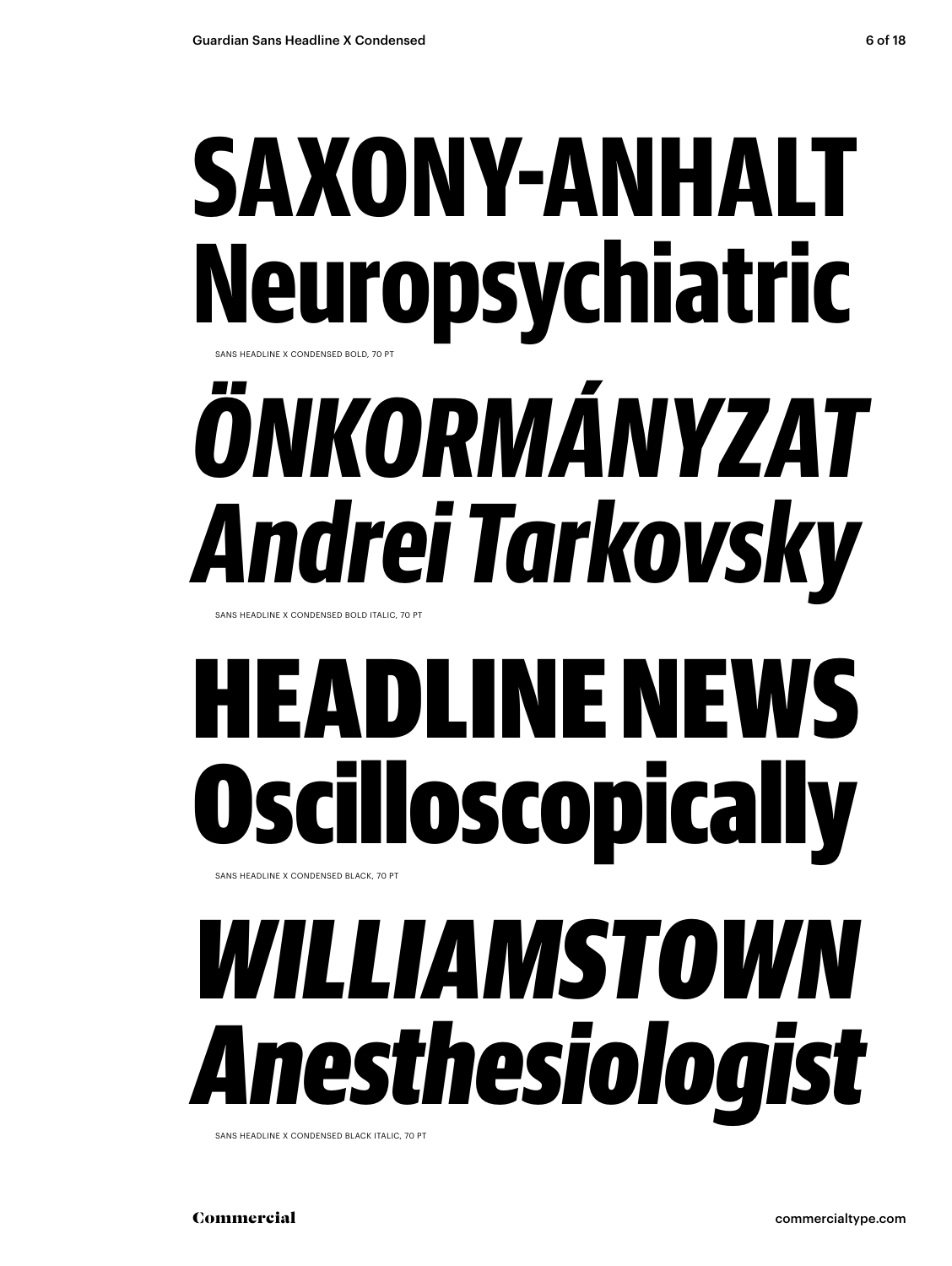# OBYVATELSTV Aurskog-Høland

sans Headline x condensed ULTRA, 70 pt

## *kleptomaniac States Admitted*

sans Headline x condensed ULTRA Italic, 70 pt

## RTONVÁSÁ Eyjafjarðarsýsla SANS HEADLINE X CONDENSED ULTRA, 70 PT [ALTERNATE I]

## *southeastern R aoul V aneigem*

SANS HEADLINE X CONDENSED ULTRA ITALIC, 70 PT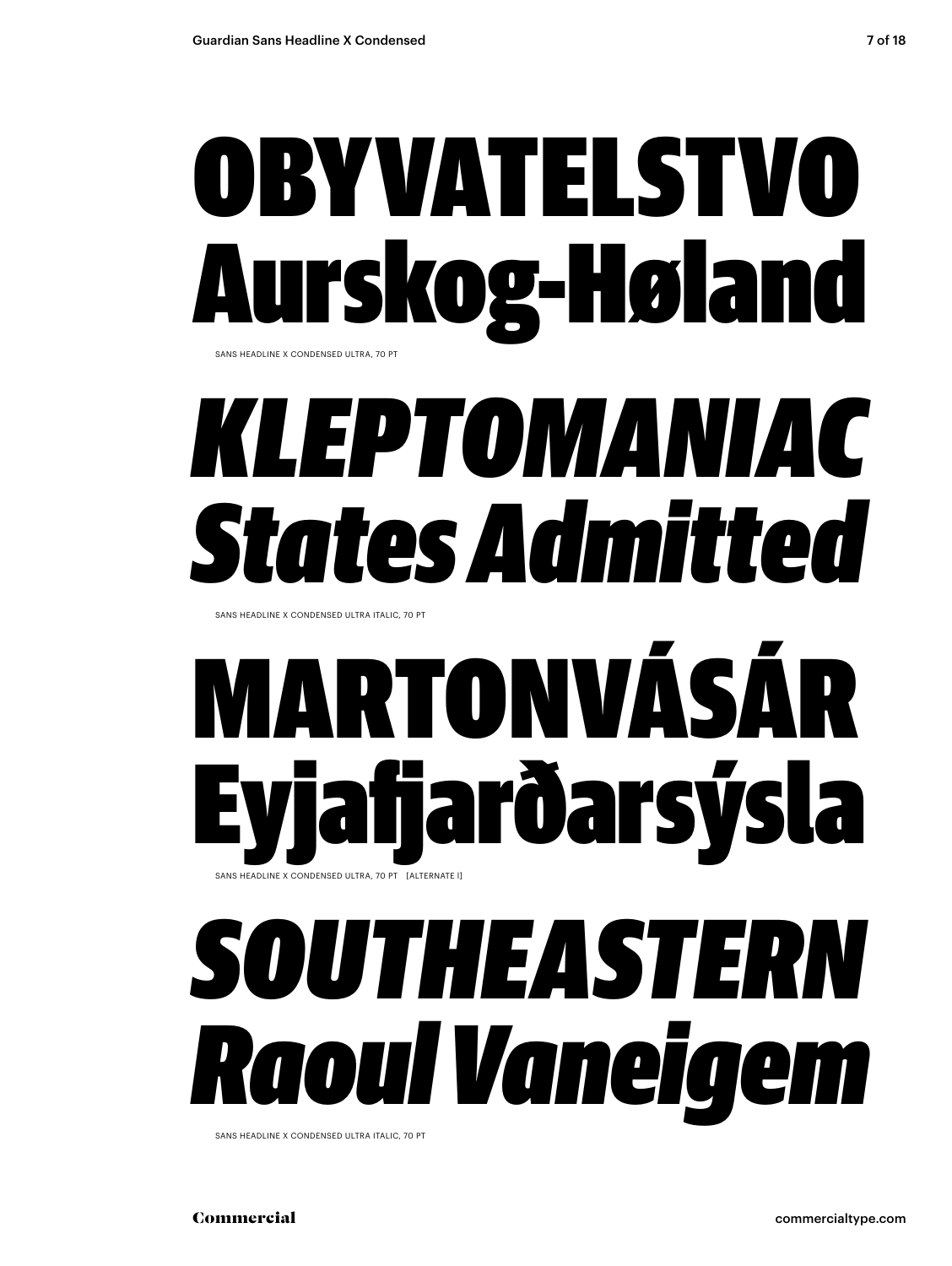#### sans Headline x condensed HAIRLINE, 40 pt Municipalities in Lapland, finland Irough Kentucky and Nebraska

*she currently residesin monheim Vice Versa was formed in 1977 in Sheffield*

SANS HEADLINE X CONDENSED HAIRLINE ITALIC, 40 PT [ALTERNATE a

#### Le Changement a plus d'un titre Avertissement aux écoliers et lycéens

SANS HEADLINE X CONDENSED THIN, 40 PT

*berlin–amsterdam, direct flight In the administrative division of London*

HEADLINE X CONDENSED THIN ITALIC, 40 PT [ALTERNATE a f

#### Yorkshire County Cricket Club Verwaltungsgemeinschaft Monheim

sans Headline x condensed light, 40 pt

## *Masculin Féminin, 15 faits précis Regional State Administrative Agency*

SANS HEADLINE X CONDENSED LIGHT ITALIC, 40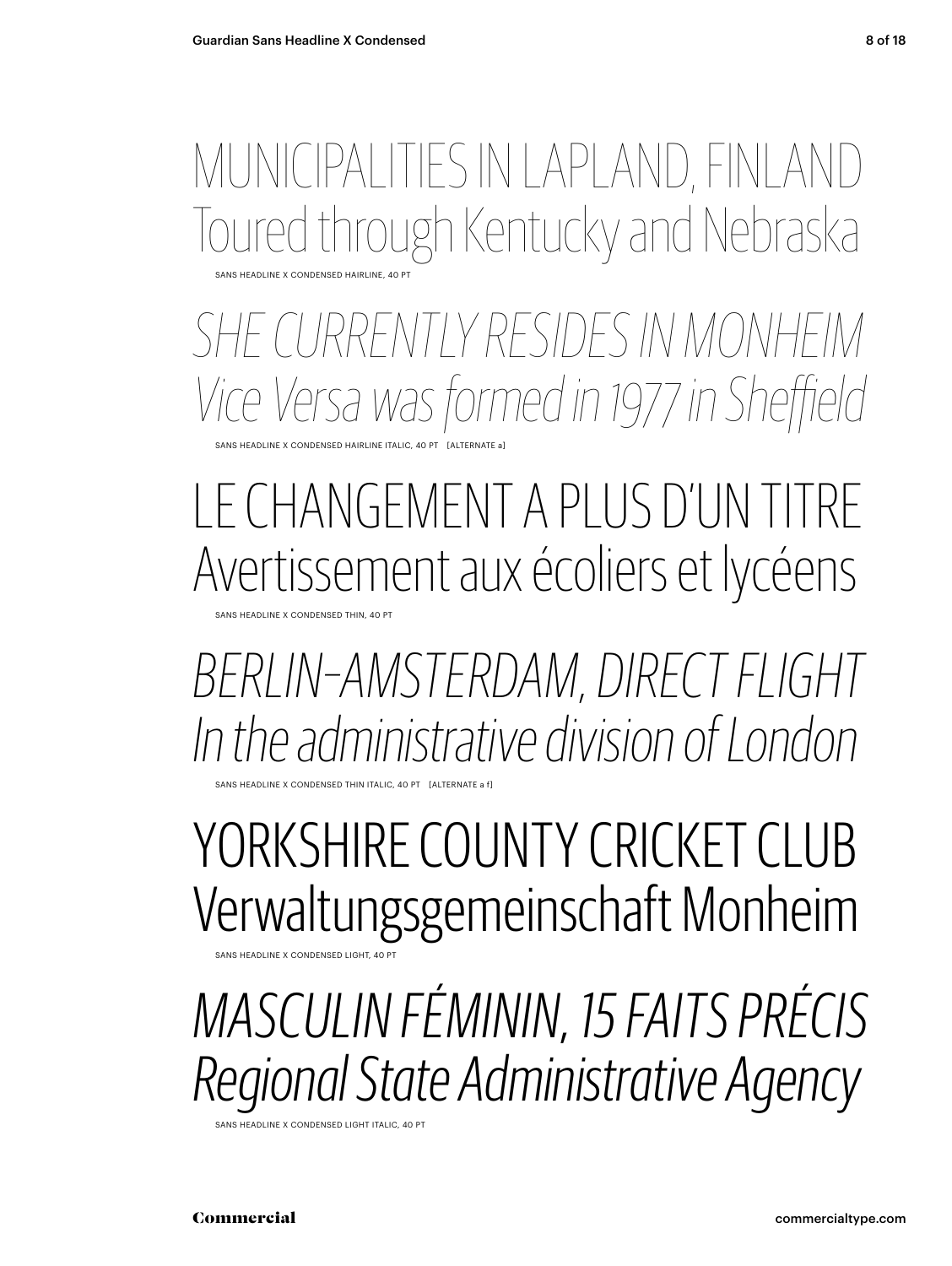### La Pêche aux poissons rouges Works designed by Karl Hagenauer

sans Headline x condensed regular, 40 pt

*Ekonomická aktivita obyvatel Great Western Steamship Company*

SANS HEADLINE X CONDENSED REGULAR ITALIC

## newtown Police Department Connecting flights through Lisbon

SANS HEADLINE X CONDENSED MEDIUM, 40

*Wisden Cricketers' Almanack La Sortie de l'Usine Lumière à Lyon* 

SANS HEADLINE X CONDENSED MEDIU

## **Politik på tværs af grænser English cricket captain Peter May**

sans Headline x condensed semibold, 40 pt [alternate g]

### *Guillaume-François Rouelle Thèses sur la révolution culturelle*

SANS HEADLINE X CONDENSED SEMIBOLD ITALIC, 40 PT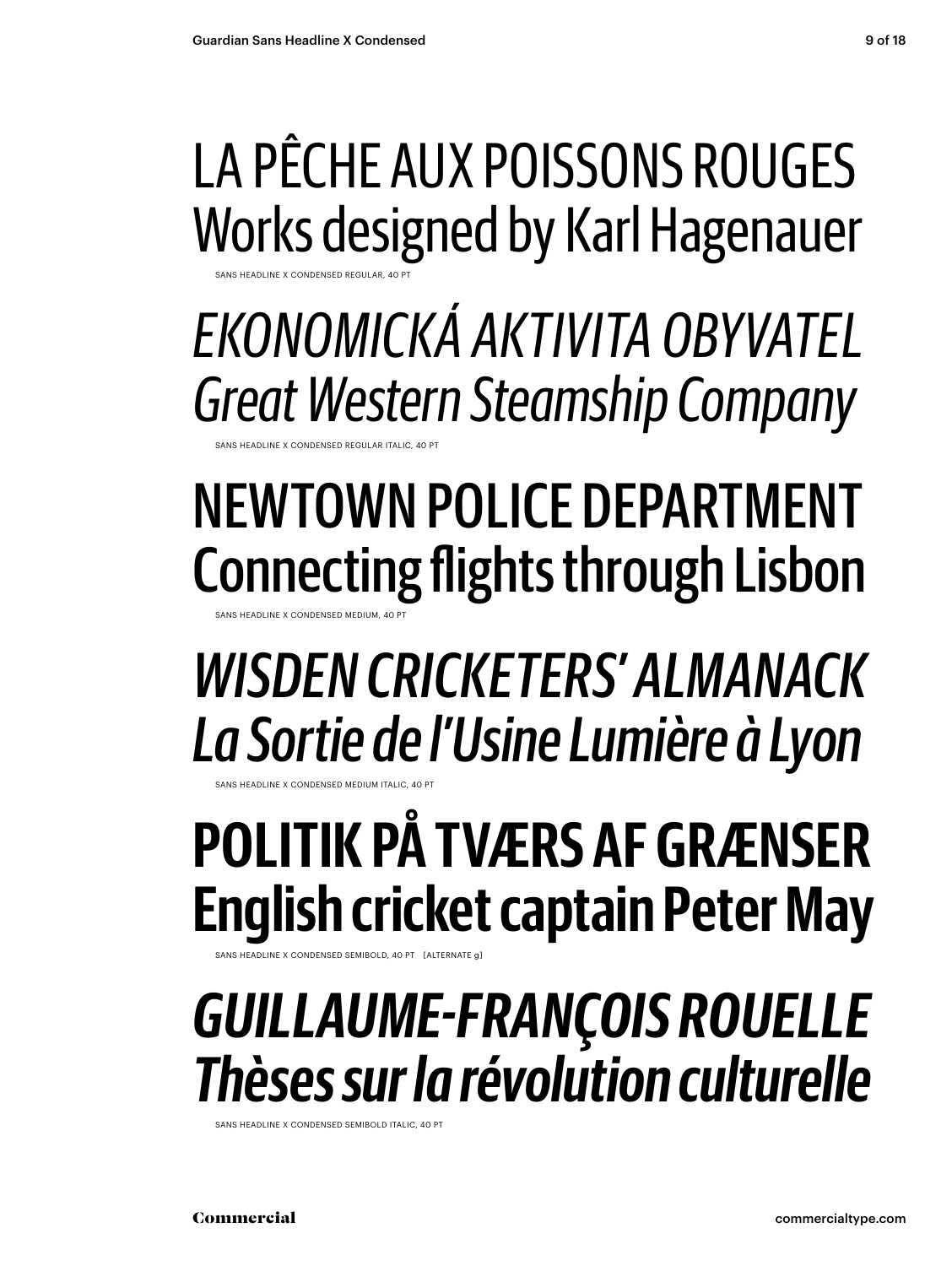### **Microbial epidemiologists Húsavík Norður-Þingeyjarsýsla**

SANS HEADLINE X CONDENSED BOLD, 40 PT

### *periodic table of elements How to Be a... Zillionaire! (1985)*

SANS HEADLINE X CONDENSED BOLD ITALIC, 40 PT [ALTERNATE f

### Sir Marc Isambard Brunel Brandville Highway Authority

sans Headline x condensed black, 40 pt

### *Taylorsville to thornhill Werner Emmanuel Bachmann*

SANS HEADLINE X CONDENSED BLACK ITALIC, 40 PT [ALTERNATE

### Norður-Ísafjarðarsýsla 348km in Northern Manitoba

sans Headline x condensed ultra, 40 pt

### *CâmpulungMoldovenesc Tekniska försörjningssystem*

sans Headline x condensed ultra Italic, 40 pt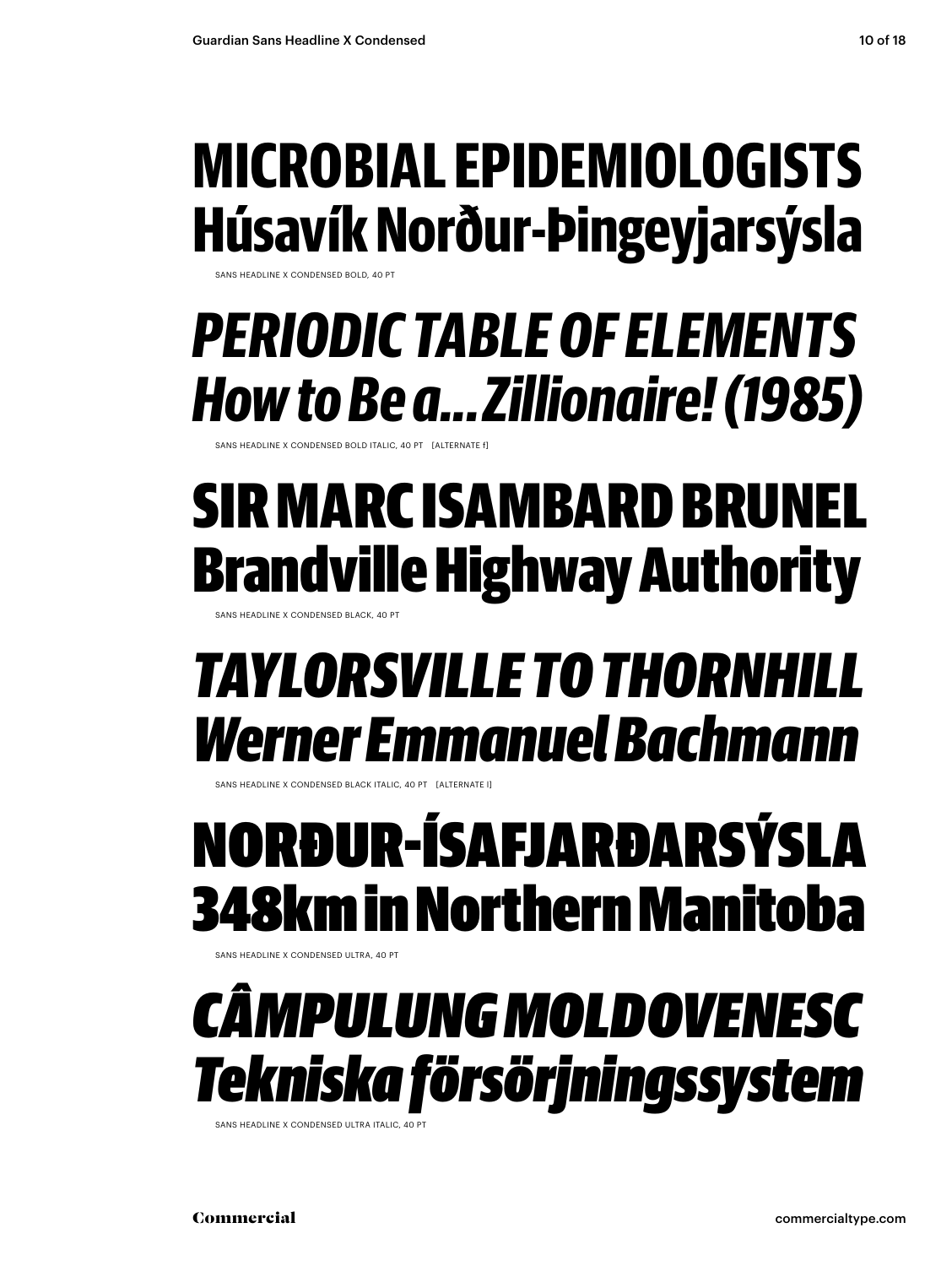Průmysl výrobků ze skla, keramiky a porcelánu, stavební hmoty In 2003, then-Prime Minister Junichiro Koizumi wasn't *The second album, Beauty Stab, was released in November 1983*

sans headline x condensed HAIRLINE, HAIRLINE Italic, 24 pt [tracking +5]

Regions represent dialectal, cultural and economic variation A conquista romana e o ouro da Península Ibérica *Construction on the bridge initially began on March 2nd, 1947*

sans headline x condensed THIN, THIN Italic, 24 pt [tracking +5]

In 2002, a public television poll conducted by the BBC was Scandinavian Institute of Comparative Vandalism *For Cambridge, he scored fifties against the Army and Surrey*

SANS HEADLINE X CONDENSED LIGHT, LIGHT ITALIC, 24 PT [ALTERNATE ROMAN I]

Finland consists of 19 regions called *maakunta* in Finnish Amalie Szeps and Eduard Josef Wimmer-Wisgrill *The endless loop tape cartridge was first designed in 1952*

sans headline x condensed REGULAR, REGULAR Italic, 24 pt

The video had over 48,900,000 views in just four days Wirtschaft sowie Land- und Forstwirtschaft *Grandeur et décadence d'un petit commerce de cinéma*

sans headline x condensed MEDIUM, MEDIUM Italic, 24 pt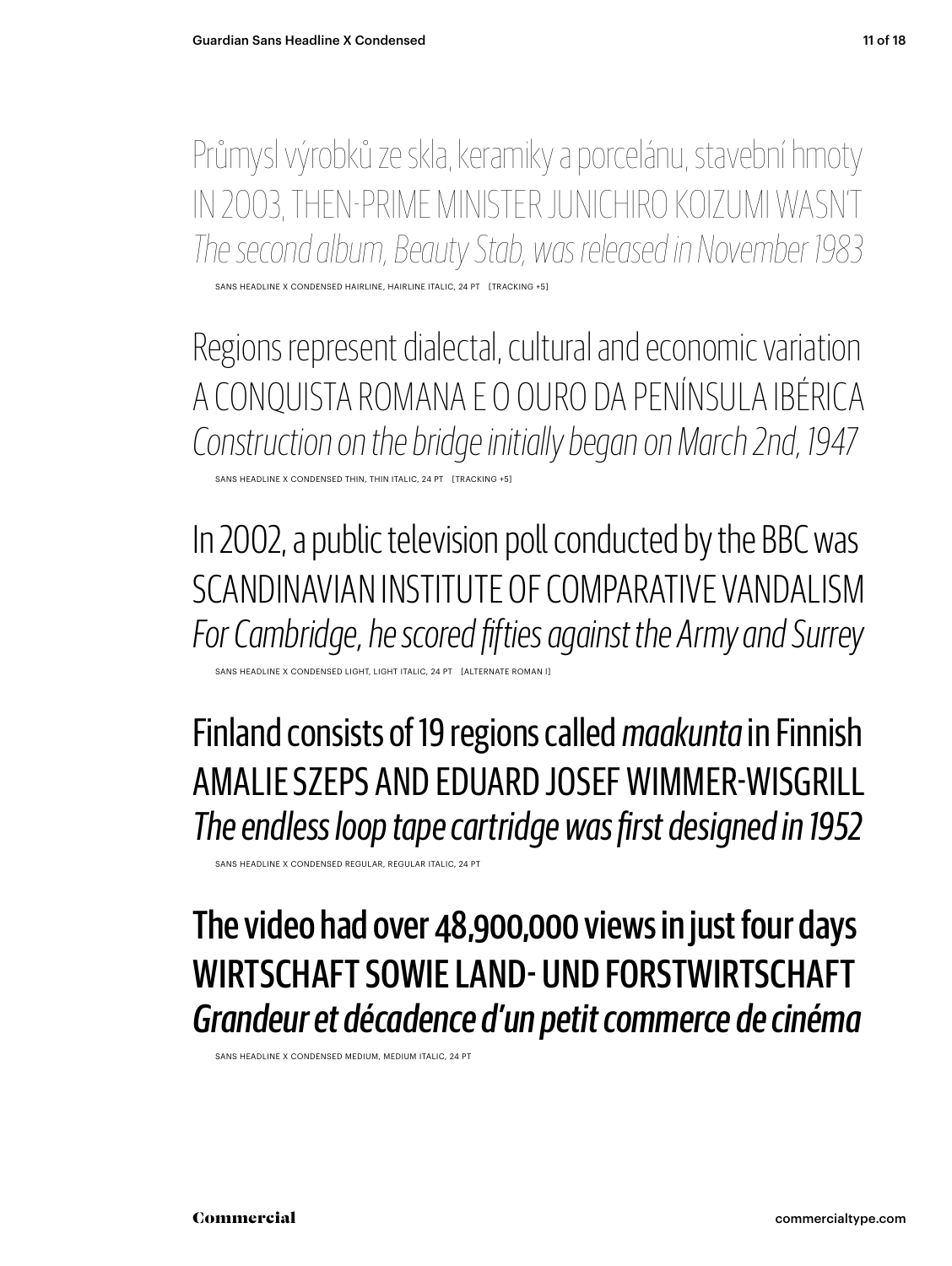**John Lydon condemned the band as "trendy hippies" Ginsberg introduces the character of Lorca** *The City of Lake Macquarie is 150km North of Sydney*

HEADLINE X CONDENSED SEMIBOLD, SEMIBOLD ITAL

#### **'Tears Are Not Enough' made the UK Top 20 in 1981 the situationistmovement was the second** *Located between two bodies of water, the villages*

sans headline x condensed bold, bold Italic, 24 pt

#### When Tampopo asks their opinion of her noodle Rauschenbergmarried SusanWeil in 1950 *Praha je kulturní metropolí celé České republiky*

sans headline x condensed black, black Italic, 24 pt

#### Nikolay Nikolayevich Semyonov, (1896–1986) För att inte tala om alla dessa kvinnor *Over 49,600 artworks are housed in the vault*

sans headline x condensed ultra, ultra Italic, 24 pt [tracking +5]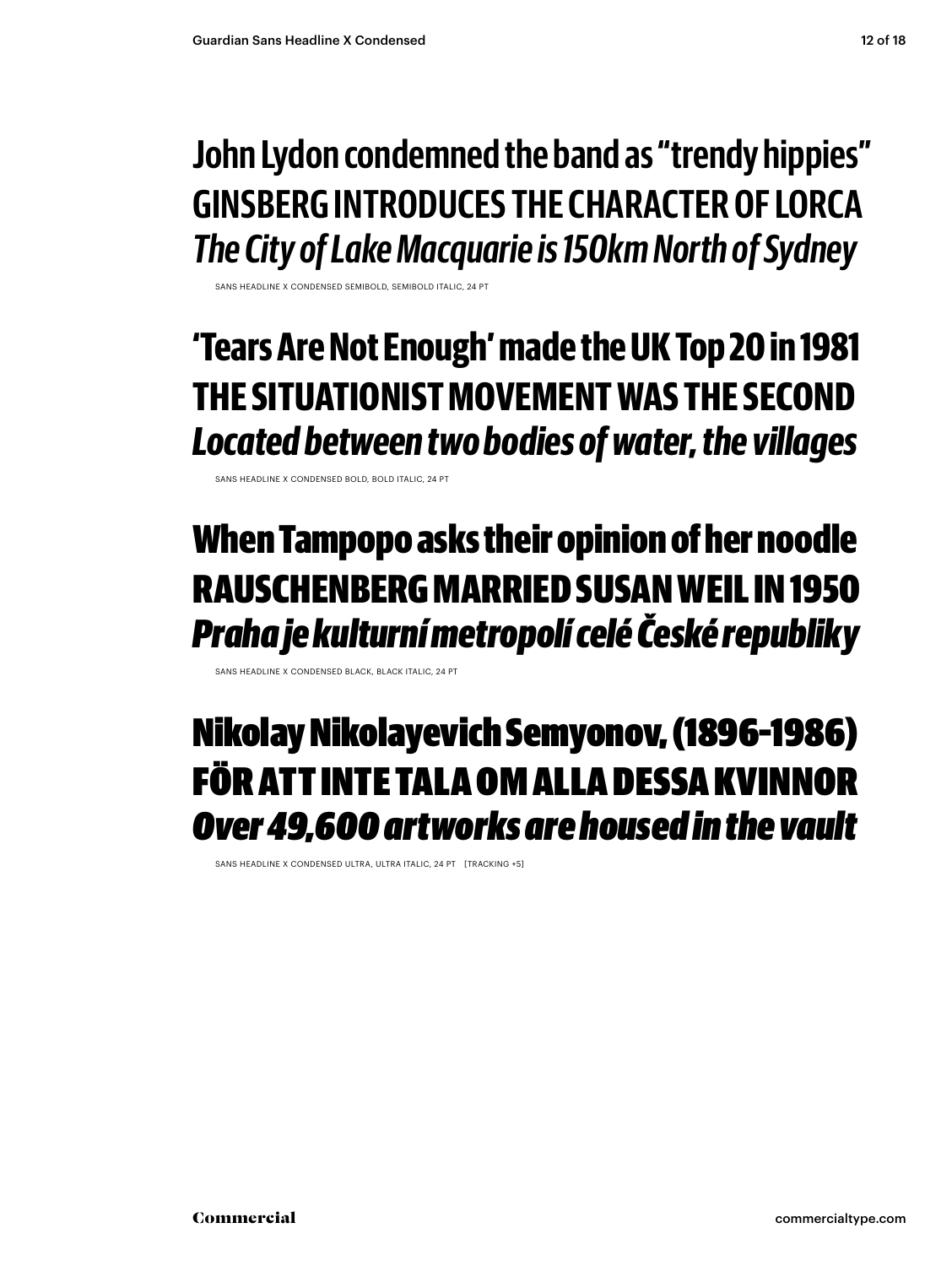#### abær to Sauðárkrókur sans Headline x condensed THIN, 60 pt sans Headline x condensed HAIRLINE, 60 pt Charles Frédéric Gerhardt Evoluzione Demografica sans Headline x condensed REGULAR, 60 pt sans Headline x condensed LIGHT, 60 pt [alternate g] Doesburg, Netherlands Jean-Louis Trintignant sans Headline x condensed SEMIBOLD, 60 pt sans Headline x condensed MEDIUM, 60 pt **Harrow & Wealdstone Aeschines Socraticus** sans Headline x condensed BLACK, 60 pt sans Headline x condensed BOLD, 60 pt eater Manchester SANS HEADLINE X **Vord-Pas-de-Calais**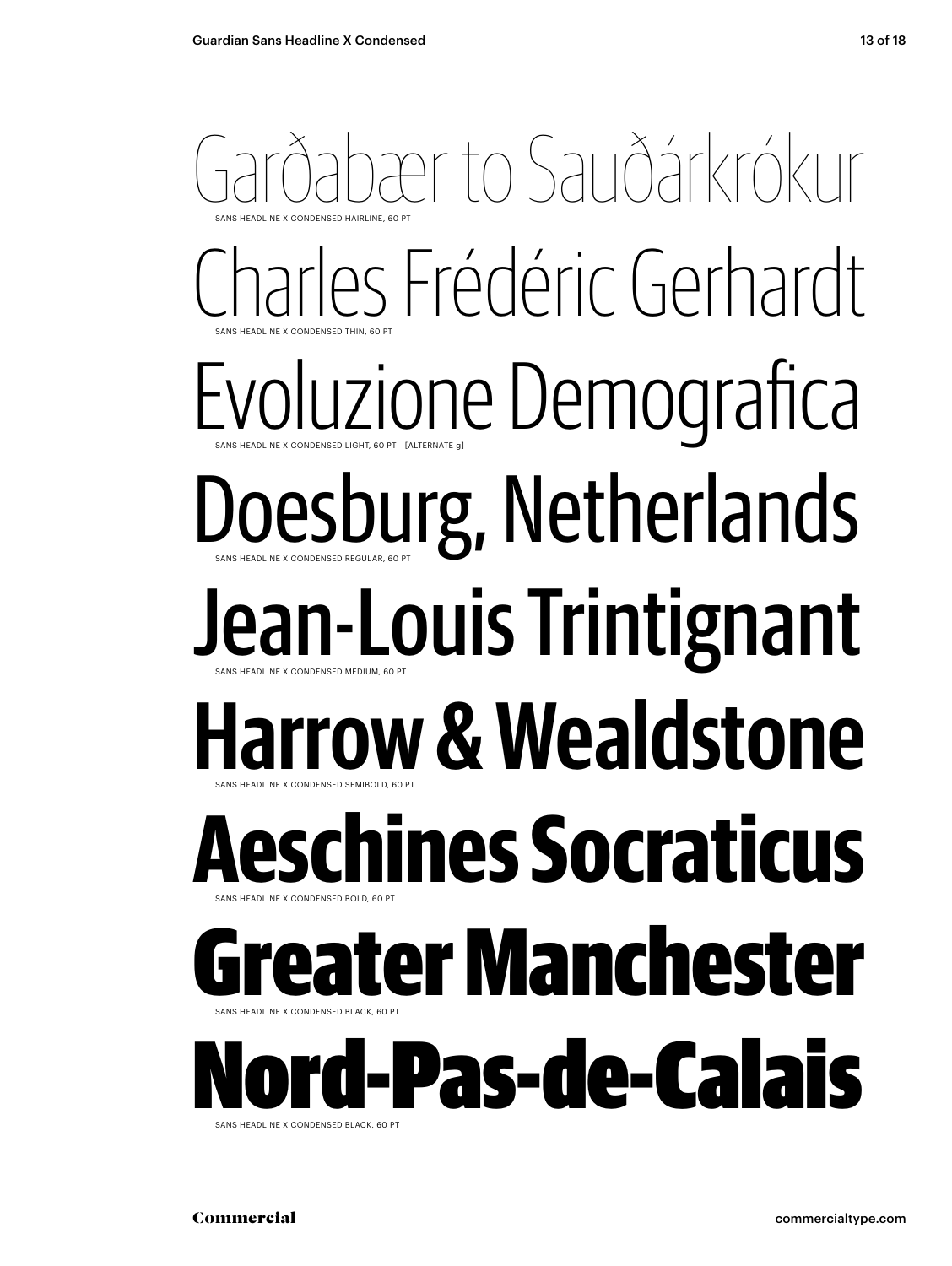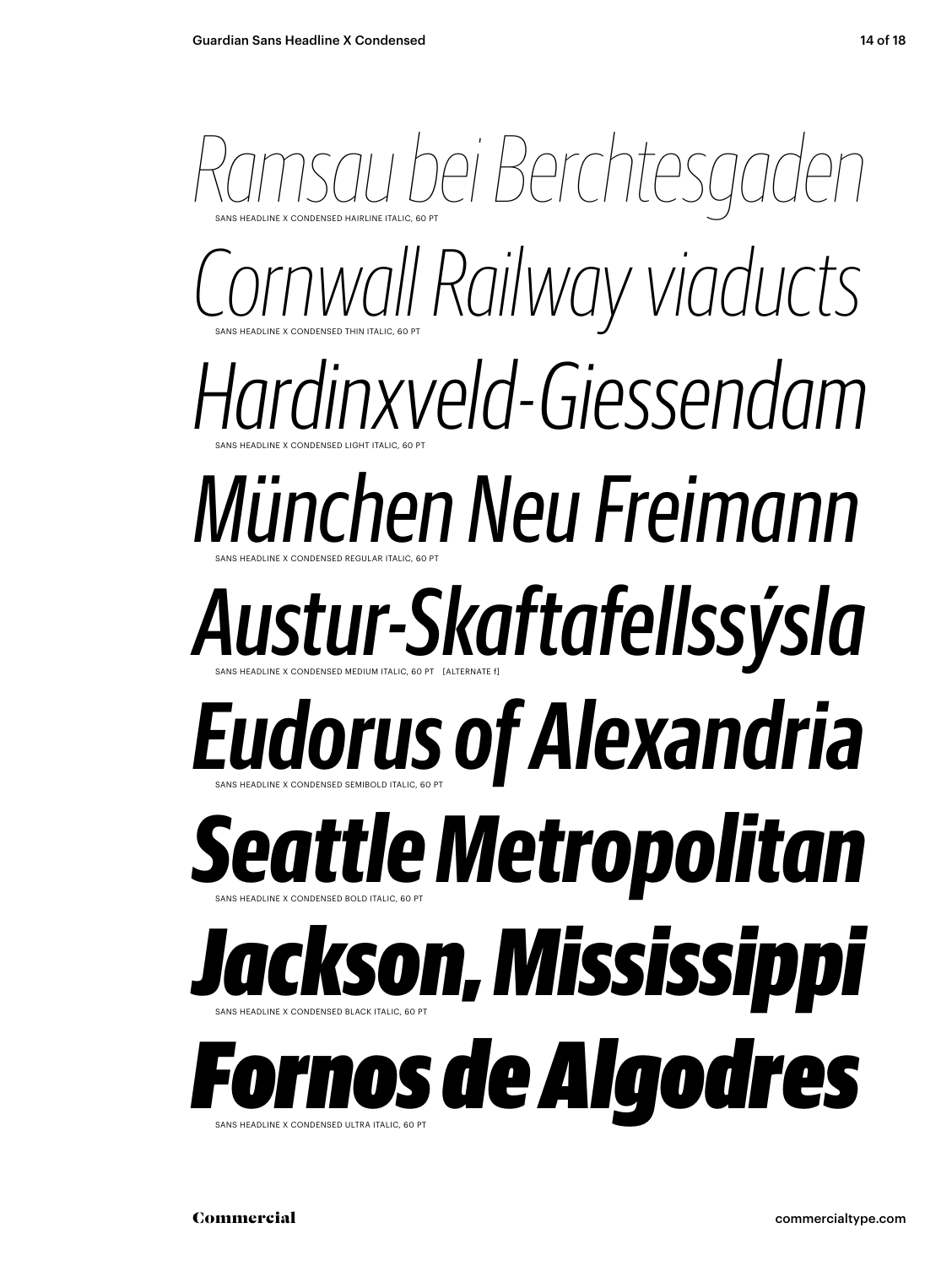| UPPERCASE                                           | ABCDEFGHIJKLMNOPQRSTUVWXYZ                                                                                           |
|-----------------------------------------------------|----------------------------------------------------------------------------------------------------------------------|
| LOWERCASE                                           | abcdefghijklmnopqrstuvwxyz                                                                                           |
| STANDARD PUNCTUATION                                | j!¿?.,:;-—()[]{}/ \&*@""'' ",«»⇔ §•¶†‡©®®™                                                                           |
| <b>UPPERCASE PUNCTUATION</b>                        | $i!i$ ?---()[]{}/ \@«»<                                                                                              |
| LIGATURES                                           | fb fh fi fi fk fl ff ffb ffh ffi ffi ffk ffl                                                                         |
| PROPORTIONAL LINING<br>default figures              | \$£€¥1234567890¢f %‰a0#°<+=-x÷>"                                                                                     |
| PROPORTIONAL OLDSTYLE                               | \$£€¥1234567890¢f %‰#°<+=-×÷>                                                                                        |
| PREBUILT FRACTIONS                                  | 1/2 1/3 2/3 1/4 3/4 1/8 3/8 5/8 7/8                                                                                  |
| NUMERATORS, DENOMINATORS<br>SUPERSCRIPT & SUBSCRIPT | $H^{0123456789}$ 0123456789 $H^{0123456789}$ $H_{0123456789}$                                                        |
| STYLISTIC ALTERNATES                                | gl ğĝģģtĺľļŀ fl ffl                                                                                                  |
| <b>ACCENTED UPPERCASE</b>                           | ÁÂÀÄÅÃĂĀĄÅÆÆÇĆĊČĊŎĐÉÊÈËĚĒĘĞĜĢĠĦĤ<br>ÍÎÌÏIIJĨĬĴĶŁĹĽĻĿÑŃŃŇŅŊÓÓÔŎÖŐŐŌØÓŒŔŘŖ<br>ŠŚŚŞŜŞÞŤŢŦÚÛÙÜŬŰŪŲŮŨŴŴŴŴÝŶŸŸŽŹŻ          |
| <b>ACCENTED LOWERCASE</b>                           | áâàäåãăāąåææçććčĉcďđðéêèëěeeeğĝģġħĥıíîìïiijĩĭi<br>ĵķłlľļŀñńńňn 'nŋóóôòöõőōøǿœŕřŗßšśśşŝşþťtŧ<br>úûùüŭűūyůũẃŵẁẅýŷỳÿžźż |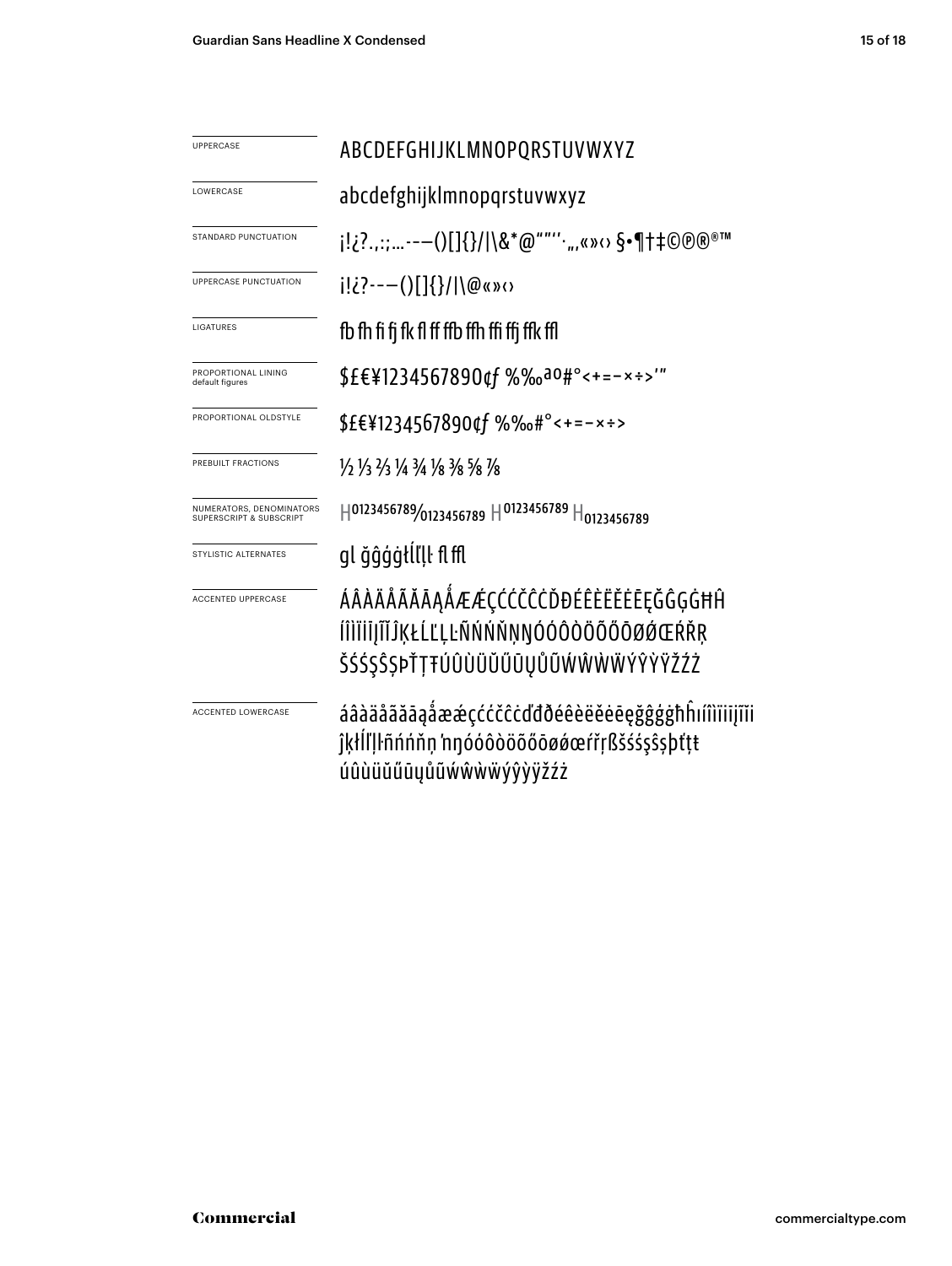| UPPERCASE                                           | ABCDEFGHIJKLMNOPQRSTUVWXYZ                                                                                           |
|-----------------------------------------------------|----------------------------------------------------------------------------------------------------------------------|
| LOWERCASE                                           | abcdefghijklmnopqrstuvwxyz                                                                                           |
| STANDARD PUNCTUATION                                |                                                                                                                      |
| UPPERCASE PUNCTUATION                               | i!¿?---()[]{}/ \@«»o                                                                                                 |
| LIGATURES                                           | fb fh fi fi fk fl ff ffb ffh ffi ffi ffk ffl                                                                         |
| PROPORTIONAL LINING<br>default figures              | \$£€¥1234567890¢f %‰ao#°<+=-×÷>'"                                                                                    |
| PROPORTIONAL OLDSTYLE                               | \$£€¥1234567890¢f %‰#°<+=-×÷>                                                                                        |
| PREBUILT FRACTIONS                                  | 1/2 1/3 2/3 1/4 3/4 1/8 3/8 5/8 1/8                                                                                  |
| NUMERATORS, DENOMINATORS<br>SUPERSCRIPT & SUBSCRIPT | H0123456789/0123456789 H0123456789 H0123456789                                                                       |
| STYLISTIC ALTERNATES                                | al áâàäåãăāaå tĺľḷŀ fl ffl fl ffl<br>f ß fb fi ff fh fk fl ffb ffi ffh ffk ffl                                       |
| <b>ACCENTED UPPERCASE</b>                           | ÁÂÀÄÅÃĂĀĄÅÆÆÇĆĆČĊĎĐÉÊÈËĚĒĘĞĜĢĠĦĤ<br>ÍÎÌÏİJĨĬĴĶŁĹĽĻĿÑŃŃŇŅŊÓÓÔŎÖŐŐŌØÓŒŔŘŖ                                              |
|                                                     | ŠŚŚŞŜŞÞŤŢŦÚÛÙÜŬŰŨŲŮŨŴŴŴŴŶŶŸŽŹŻ                                                                                       |
| <b>ACCENTED LOWERCASE</b>                           | áâàäåãăāąåææçććčĉcďđðéêèëĕēēęğĝģġħĥıíîìïiijĩĭi<br>ĵķłĺľļŀñńńňņ 'nŋóóôòöõőōøǿœŕřŗßšśśşŝşþťṭŧ<br>úûùüŭűūyůũẃŵẁẅýŷỳÿžźż |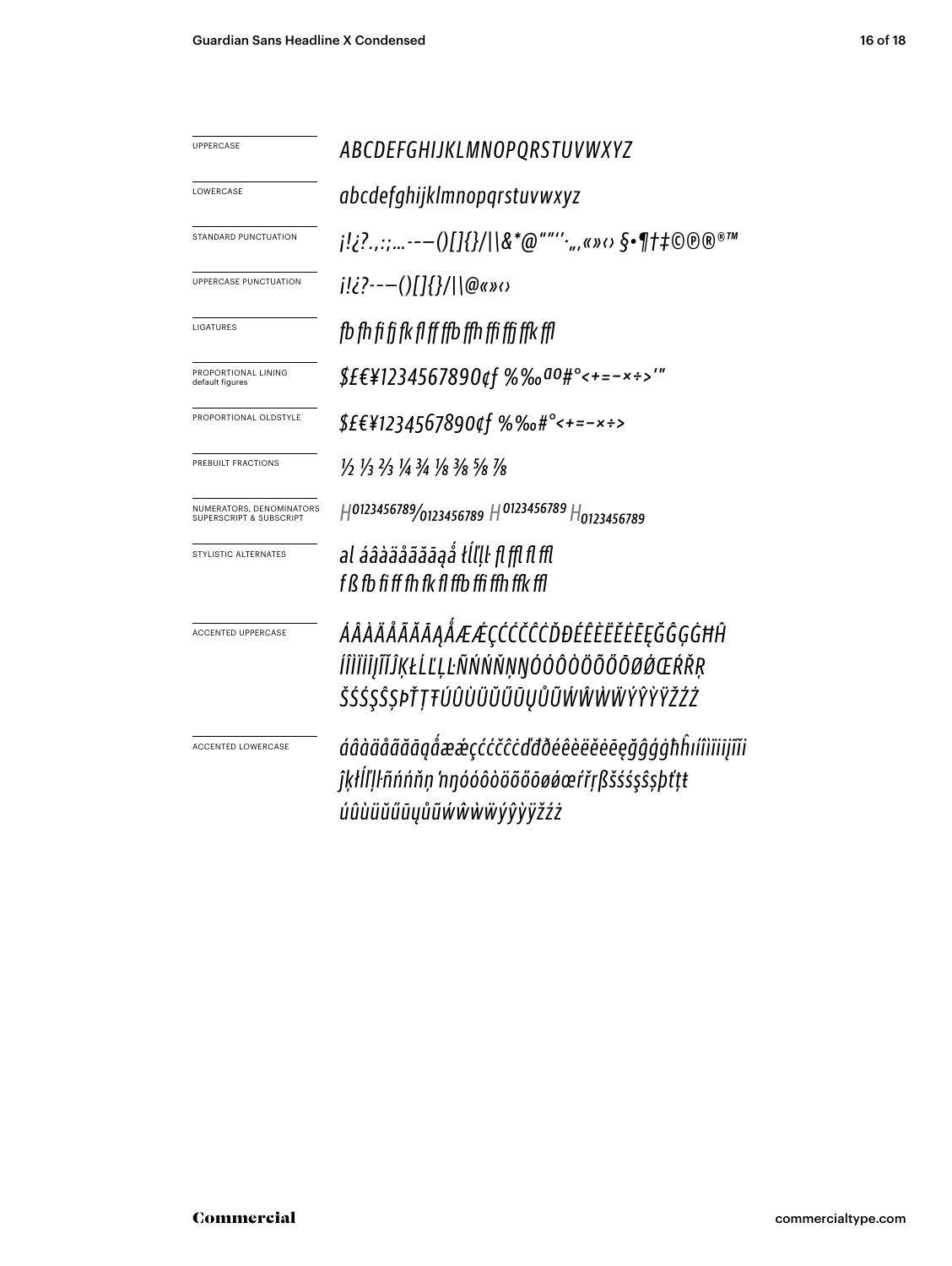**opentype FEATUREs** family wide

all caps

PROPORTIONAL LINING<br>default figures

FRACTIONS<br>ignores numeric date format

**NUMERATOR**<br>for making arbitrary fractions

LANGUAGE FEATURE<br>Polski (Polish) kreska accen

LANGUAGE FEATURE<br>Română (Romanian) s

**opentype FEATUREs** romans

STYLISTIC SET 01<br>g and related

STYLISTIC SET 02<br>I and related

STYLISTIC SET 03<br>f ß and related

STYLISTIC SET 01<br>a and related

STYLISTIC SET 02<br>I and related

STYLISTIC ALTERNATES<br>Illustrator/Photoshop

STYLISTIC ALTERNATES<br>Illustrator/Photoshop

**opentype FEATUREs**

italics

**DEACTIVATED ACTIVATED**

Fractions: 21/03/10 and 21/18 40/90 Fractions: 21/03/10 and 2 1/<sub>18</sub> 40/90 PROPORTIONAL OLDSTYLE Approximately 250,896,500 attended Approximately 250,896,500 attended

SUPERSCRIPT/SUPERIOR  $x158 + y23 \times z18 - a$  algebraic42607  $x^{158} + y^{23} \times z^{18} - a$  gebraic<sup>42607</sup> subscript/inferior x158 ÷ y23 × z18 − algebraic42607  $x_{158}$  ÷ y<sub>23</sub> × z<sub>18</sub> − algebraic<sub>42607</sub> for making arbitrary fractions Numerals 0123456789 0123456789 Numerals 0123456789 0123456789 DENOMINATOR **CENOMINATOR** 123456789 DENOMINATOR **DENOMINATOR** 123456789 **Numerals 0123456789** 0123456789

ŹRÓDŁA możliwość Ślady rozliczeń ŻRÓDŁA możliwość Ślady rozliczeń <sup>NTURE</sup> (ROMâneștiință științifice Românește ÎNSUȘI conștiință științifice Românește Însulat în Insulat comânește

Approximately 250,896,500 attended Approximately 250,896,500 attended ¿info@commercialtype.com? ¿info@commercialtype.com?

#### **DEACTIVATED ACTIVATED**

Messages Lagging Archaeology Railings Messages Lagging Archaeology Railings l and related Sterilize Alliterate Fault Ailment Nullified Sterilize Alliterate Fault Ailment Nullified Messages Ailment Archaeology Railings Messages Ailment Archaeology Railings

f ß and related *Prefaces Schriftgießerei Bluffing Alternate Prefaces Schriftgießerei Bluffing Alternate* a and related *Messages Lagging Archaeology Alternate Messages Lagging Archaeology Alternate* l and related *Sterilize Alliterate Fault Ailment Alternate Sterilize Alliterate Fault Ailment Alternate*

**DEACTIVATED ACTIVATED**

Illustrator / Photoshop *Prefaces Schriftgießerei Bluffing Alternate Prefaces Schriftgießerei Bluffing Alternate*